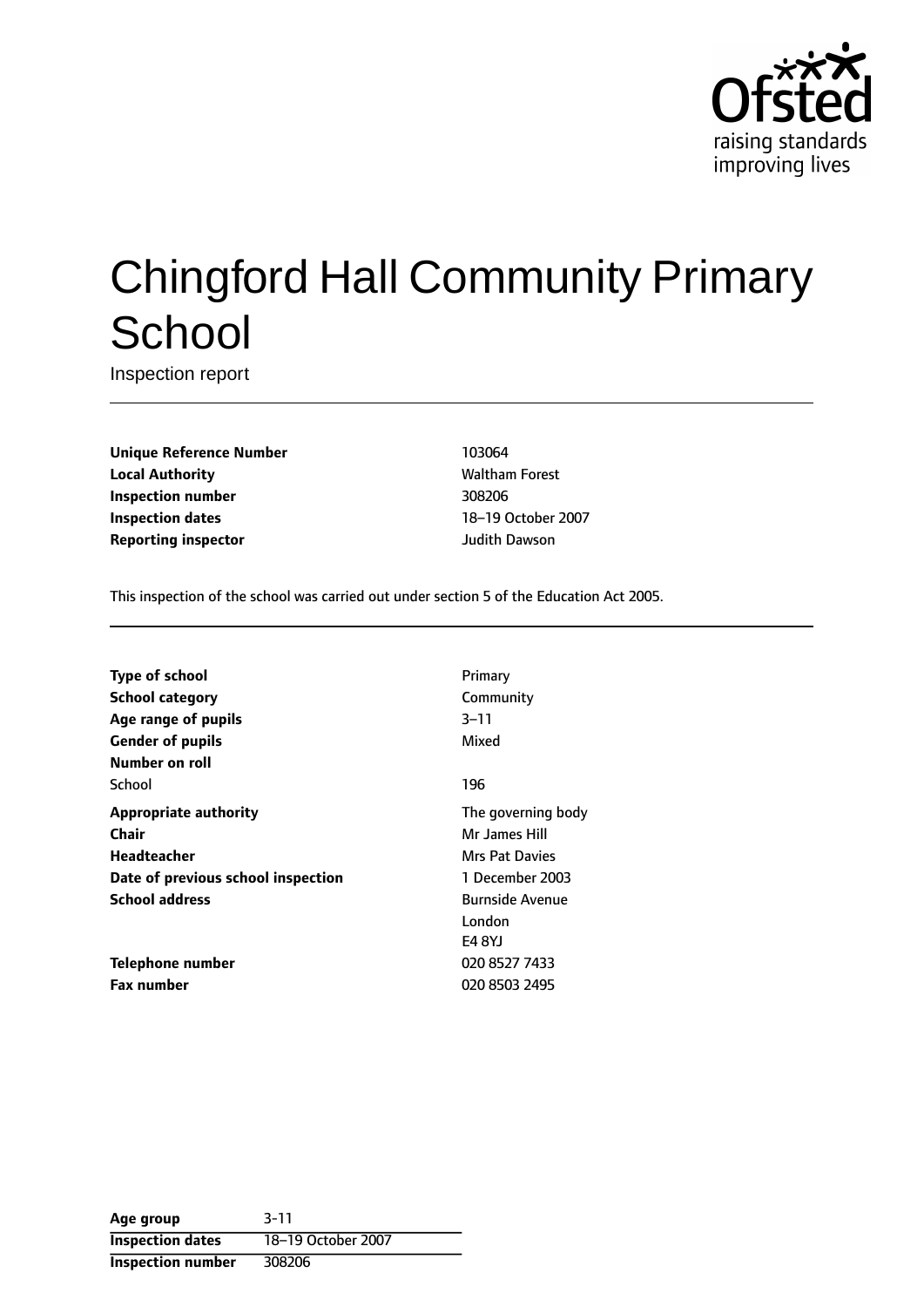.

© Crown copyright 2007

#### Website: www.ofsted.gov.uk

This document may be reproduced in whole or in part for non-commercial educational purposes, provided that the information quoted is reproduced without adaptation and the source and date of publication are stated.

Further copies of this report are obtainable from the school. Under the Education Act 2005, the school must provide a copy of this report free of charge to certain categories of people. A charge not exceeding the full cost of reproduction may be made for any other copies supplied.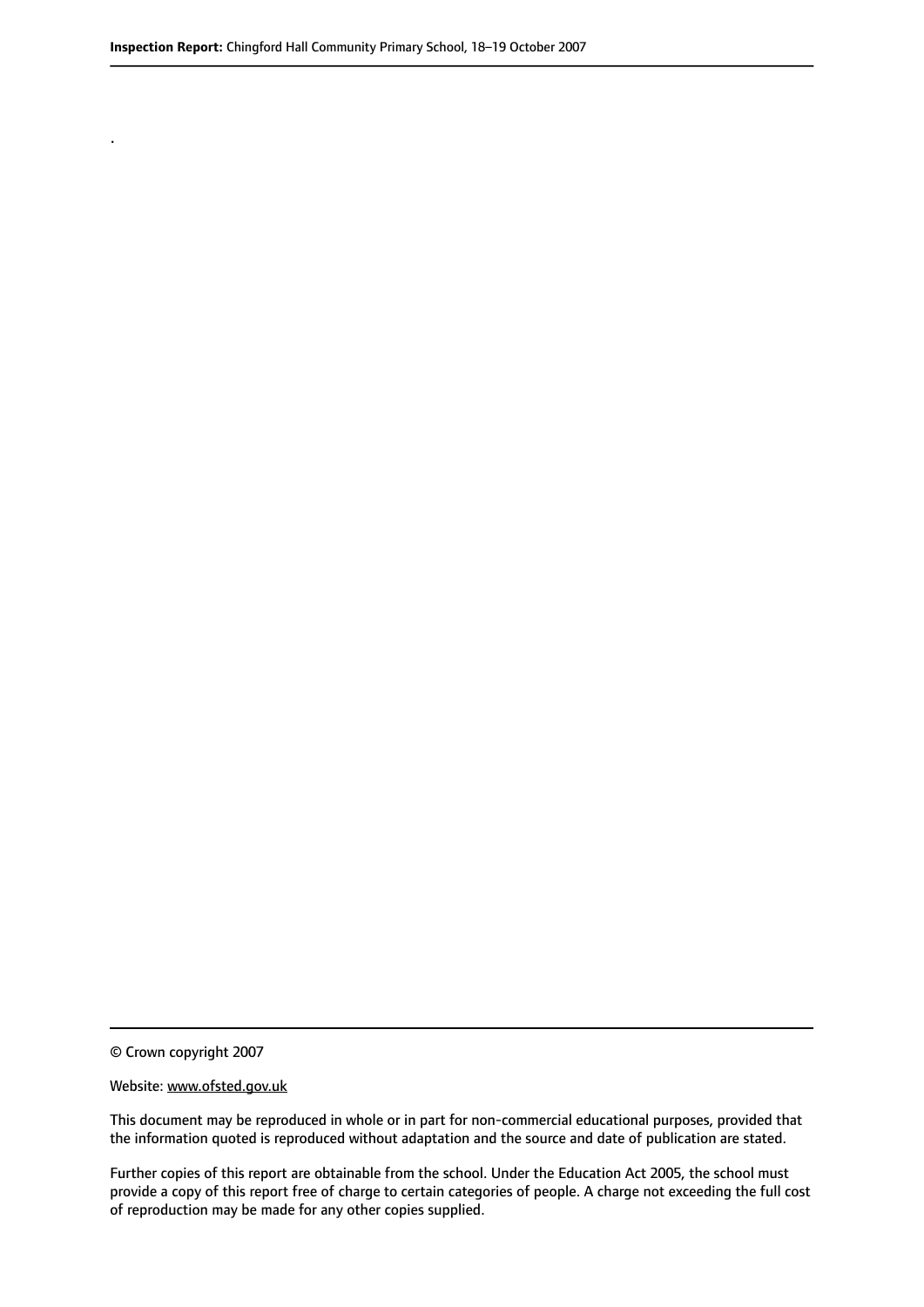# **Introduction**

The inspection was carried out by two Additional inspectors.

## **Description of the school**

This one-form entry Primary School is smaller than average. The school serves a large council estate in an area of high deprivation. Over half the pupils receive free school meals. Eight out of ten pupils are from minority ethnic groups and over half have home languages other than English. The number of pupils with learning difficulties or statements of special educational need is well above average. Several pupils are from families with refugee status and mobility is above average. The school is part of an 'Extended Area Partnership' and a 'soft federation' with two other schools. There is a 20 place nursery. After a year of temporary or acting appointments for key posts, a substantive headteacher has been in post for six weeks.

## **Key for inspection grades**

| Grade 1 | Outstanding  |
|---------|--------------|
| Grade 2 | Good         |
| Grade 3 | Satisfactory |
| Grade 4 | Inadequate   |
|         |              |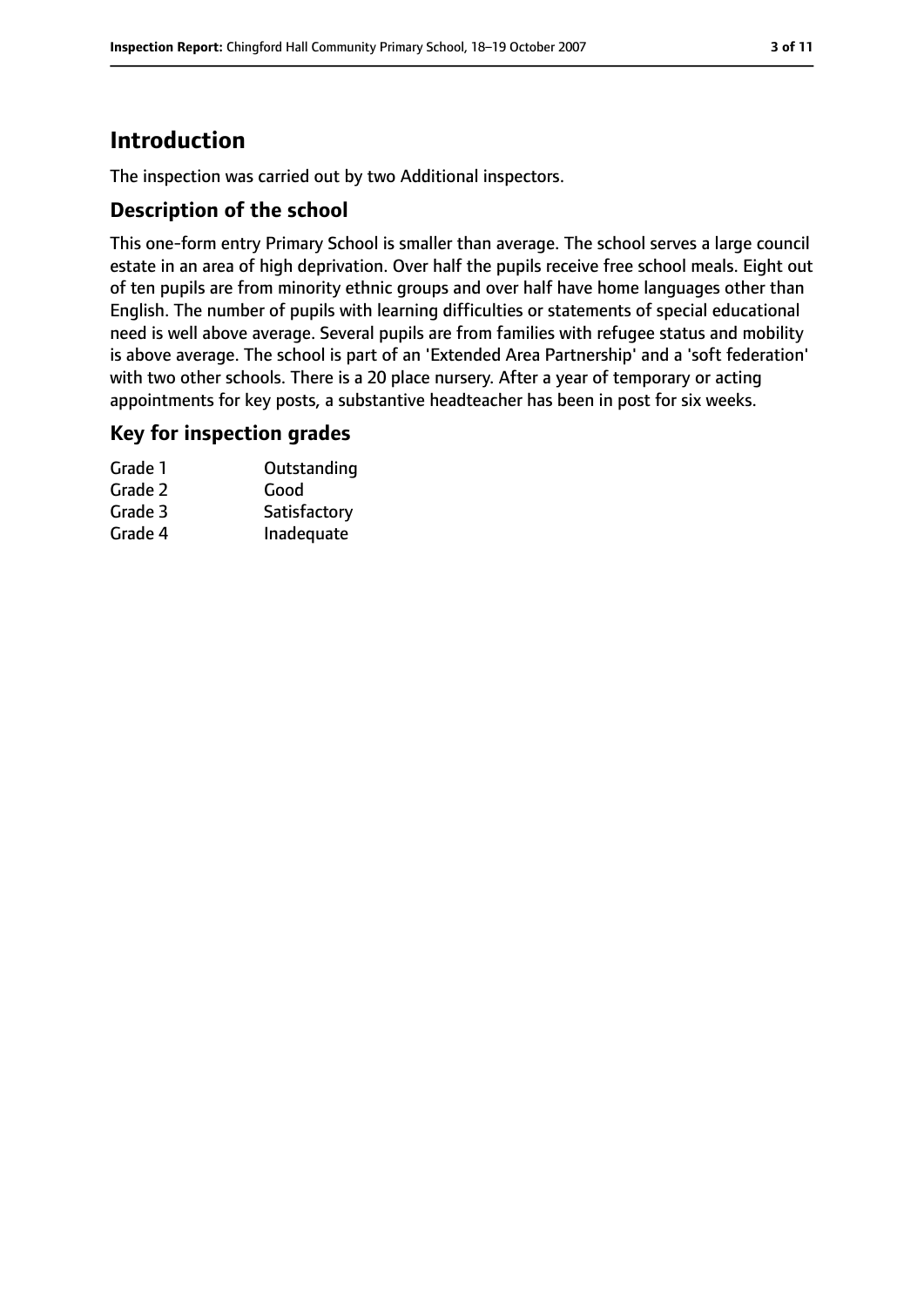# **Overall effectiveness of the school**

#### **Grade: 3**

This improving school provides a satisfactory education for its pupils. It has gone through a period where standards have been falling and pupils have not been achieving as well as they should. A local headteacher who was the interim headteacher for two terms began to put systems in place to reverse this trend. The new headteacher has accelerated this improvement. She has an astute understanding of the school's strengths and areas of weakness, and has rapidly introduced systems for improvement. As a result, teaching and learning have improved, enabling pupils to make better progress.

Pupils make satisfactory progress in Key Stage 1 although standards in reading, writing and mathematics at the end of Year 2 remain below average. The 2007 provisional results showed an improvement in reading and writing. In the same year, although still below average, standards in Year 6 improved in mathematics and science. Standards were low in English, partly because several pupils joined the cohort in the last two years with limited English language skills. However, pupils' overall achievements were satisfactory, given their starting points. The school has set challenging targets for the present Year 6 and their work shows they are beginning to make good progress towards them.

Pupils behave well and respect each other and their teachers. They are keen to learn and eager to please. Those with additional responsibilities carry out their duties conscientiously.

There was some inadequate teaching in the recent past that contributed to the drop in achievement. This has been addressed and teaching in lessons is now satisfactory, and often good. Good questioning, encouraging pupils to think, helps them progress and checks understanding. However, marking does not consistently help pupils to improve their work and rarely challenges pupils to extend their learning to higher levels. Some teachers do not expect enough of their pupils, especially in writing. The school's good care, guidance and support help pupils feel confident and safe. Pupils are set targets for improvement, which are becoming increasingly challenging.

There have been significant changes in the leadership and management team. The new inclusion manager has established good systems to identify pupils who are underachieving in order to provide focussed support, especially in English. Some other members of the leadership and management team are not yet so skilled in effecting school improvement.

## **Effectiveness of the Foundation Stage**

#### **Grade: 2**

Children start school with well below average knowledge and skills and several understand very little English. They swiftly begin to work and play happily alongside each other. This is because the adults provide plenty of support, while encouraging children to try new things. Children know how to keep healthy and safe. All know they should wash their hands before their snack. Effective planning and the selective use of the good resources and environment provide children with good opportunities to learn, both formally with their teachers or through well-focused play activities. Adults are swift to respond to individual needs. Two girls, looking rather lost, were soon eagerly making conkers after a gentle suggestion from their teacher. Children's progress is assessed throughout the day. Teachers use these assessments to plan the next stage in each child's learning. This good teaching and care enables children to make good progress, many attaining national expectations in their personal and social development and other areas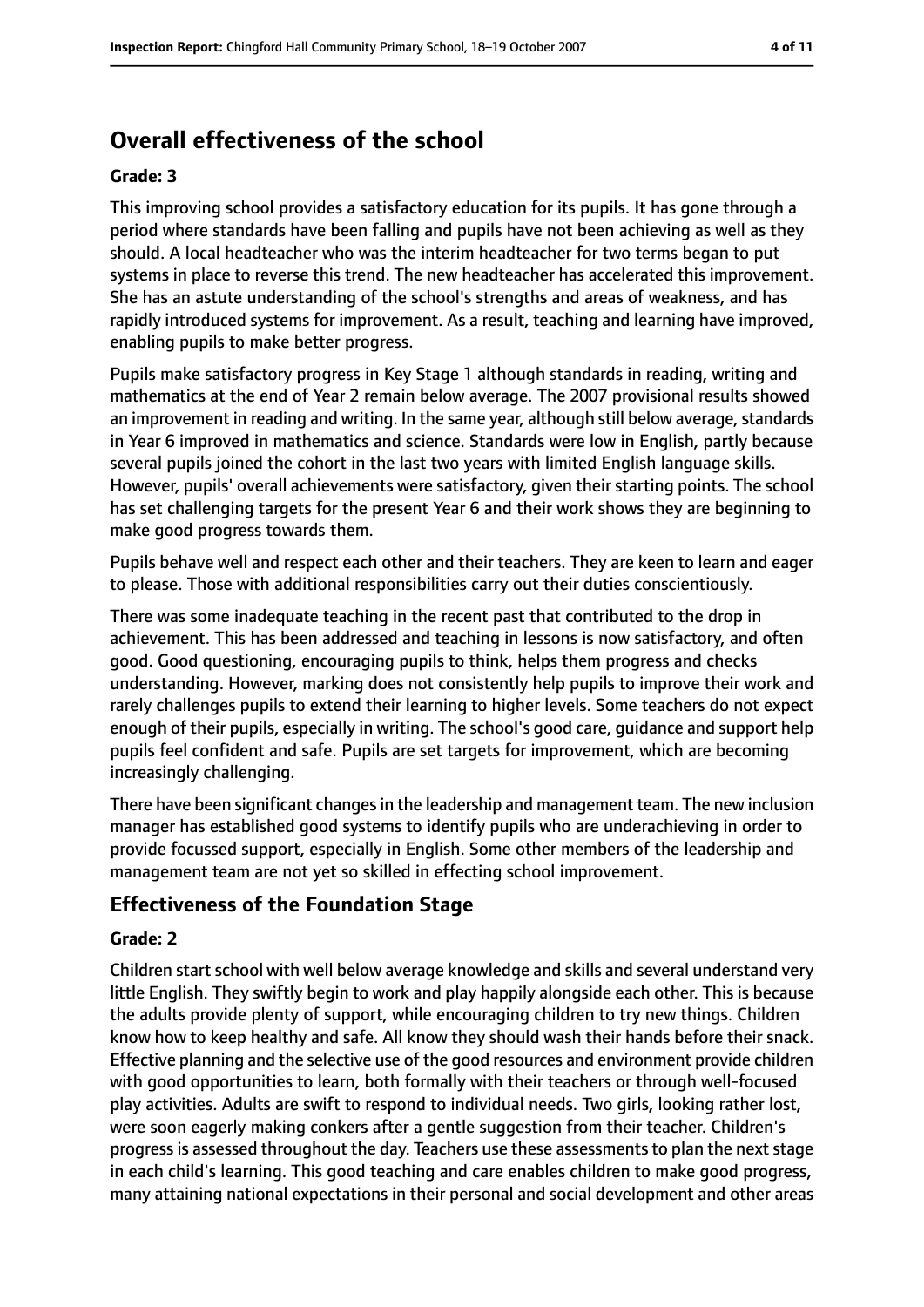of learning. Although they achieve well, their communication, language and literacy and mathematical development are below average by the end of the Foundation Stage. Adults are careful to explain new vocabulary and to test children's understanding of new words but sometimes miss opportunities to encourage children to develop their speech.

There are effective links between home and school. The Nursery and Reception classes work together for part of each day, making the transition to the Reception Class seamless. Good transfer arrangements to Year 1 help children to feel relaxed and secure.

# **What the school should do to improve further**

- Strengthen the leadership and management team so that all carry out their roles effectively to promote higher achievement.
- Raise standards in English, mathematics and science throughout the school, and especially in writing in Key Stage 2.
- Raise teachers' expectations of what pupils know and can do.
- Ensure pupils have good information about how to improve.

A small proportion of schools whose overall effectiveness is judged satisfactory but which have areas of underperformance will receive a monitoring visit by an Ofsted inspector before their next section 5 inspection.

# **Achievement and standards**

#### **Grade: 3**

Standards in reading and writing in Year 2 improved in 2007. Although the number of pupils attaining the minimum national expectations was similar to most other schools, no pupils achieved the higher levels. This was a significant improvement on the 2006 outcomes. Standards in mathematics remained below average. In all three subjects, no pupils reached the higher levels. Over a third of the pupils now in Year 2 have learning difficulties or disabilities and others are in the early stages of learning English. However, pupils have good support and make appropriate progress. Standards by Year 6 have been falling since 2004 and pupils' achievements were not good enough in 2006. In 2007, however, pupils' overall achievement from Year 2 was satisfactory and standards in mathematics and science were higher. Standards in English were lower than in 2006. Although there were pupils whose English language skills were low, there were also weaknesses in the teaching of English and subject leadership that limited pupils' progress. There have been significant improvements over the last few months. The school's assessments, pupils' work and their learning in lessons show pupils are making satisfactory progress overall and, in some classes, including Year 6, their progress since September has been good.

# **Personal development and well-being**

#### **Grade: 2**

Pupils say the school is a friendly and safe place to learn, 'Just like a big family.' Some parents say how much their children now enjoy coming to school. This shows in the satisfactory and improving attendance. Behaviour is good. Parents and pupils say that bullying is rare. Pupils obviously enjoy their lessons and other activities. They work hard and delight in each other's successes. The good provision for spiritual, moral, social and cultural growth makes a significant contribution to pupils' overall personal development. The rich mix of cultures is celebrated and racial incidents are extremely rare. The School Council takes its responsibilities seriously and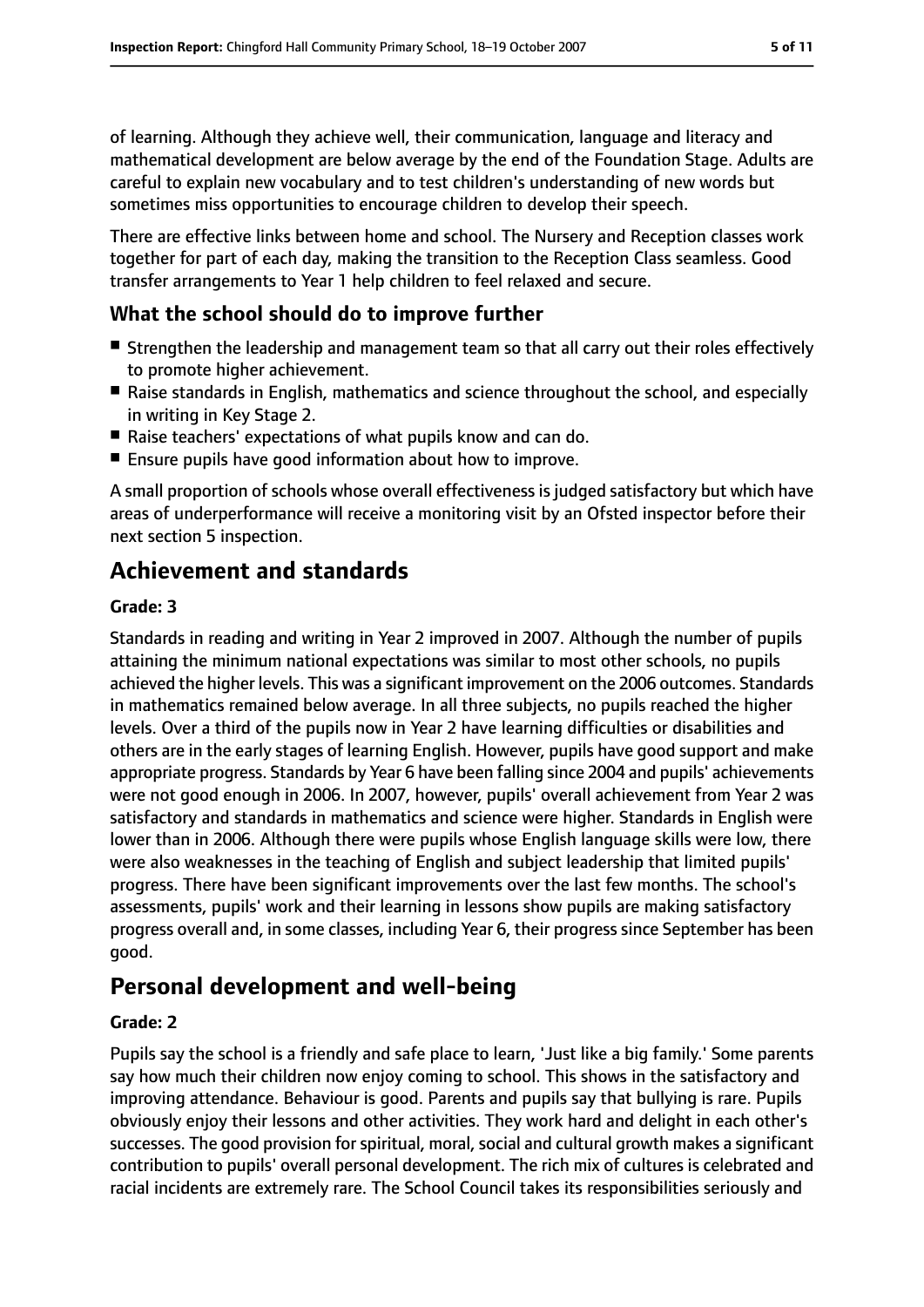aims to 'help to make the school better'. Pupils make and sell things to raise funds and are developing satisfactory skills to prepare them for their futures. They raise significant sums for charity, developing a keen sense of responsibility and care for others. Pupils know the choices they should make to maintain a healthy life style. Year 6 is planning a healthy tuck shop and the sport clubs are well attended.

# **Quality of provision**

## **Teaching and learning**

#### **Grade: 3**

Teaching is now satisfactory overall and inspectors observed some good and outstanding lessons. This is a reflection of the intensive monitoring of teaching and learning and additional support in response to past inadequate teaching. Consequently, pupils' learning is improving. Planning is thorough and generally meets pupils' needs. Relationships between adults and pupils are good but teachers' expectations of pupils are not always high enough, particularly in the presentation, quality and quantity of the written work. Teaching assistants provide good support to pupils with learning difficulties or disabilities. The increasing numbers of pupils whose first language is not English receive particularly good support and many are able to achieve equally as well as others. Teachers focus well on developing speaking and listening skills. Nevertheless, sometimes teachers miss opportunities to encourage pupils to use and improve their language skills. Marking does not always provide pupils with enough advice on how to improve their work.

## **Curriculum and other activities**

#### **Grade: 3**

There is a broad and balanced curriculum. Pupils' personal development is promoted strongly through a well-balanced programme of teaching about relationships. Provision is good for pupils with learning difficulties or disabilities and those for whom English is not their first language. The school is aware of the need to develop its curriculum further. The use of information and computer technology (ICT) has improved since the last inspection but its use to support learning in other subjects is still developing. Links between subjects, especially the development of writing and mathematical skills within other subjects, are not firmly established in curriculum planning. Lunchtime clubs provide additional sporting and other activities that help to develop pupils' social skills. A range of visits and visitors develop creative and artistic skills. Visiting artists helped pupils produce a series of striking wall hangings.

## **Care, guidance and support**

#### **Grade: 2**

The staff show a strong commitment to encouraging the enjoyment of learning as well as academic achievement. Arrangements for health and safety and current safeguarding procedures are robust and promote a safe and supportive learning environment. The work of the Learning Mentor is particularly effective in supporting vulnerable pupils and developing links with parents and the local community. Early identification of pupils with learning and disability difficulties ensure swift, good quality support so they make good progress towards their personal targets. Recent improvements in the ways in which the school assesses and monitors pupils' progress have provided teachers with a more secure picture of how well they are doing. This data is used to set pupils increasingly challenging targets. Pupils know their targets, but are not yet involved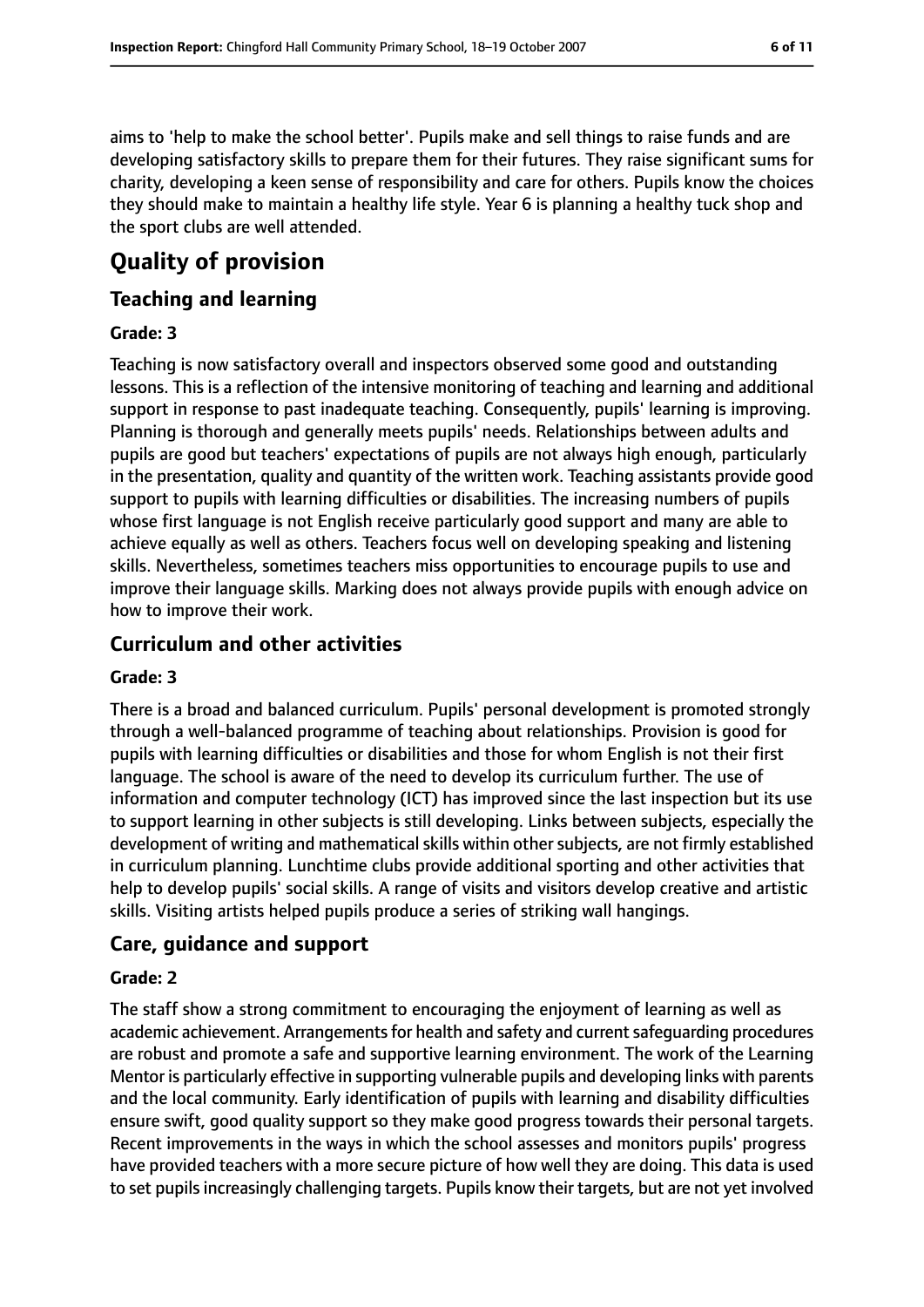in setting their own personal challenges. The school has identified the need to provide support and challenge for the more able pupils to help them achieve higher levels.

# **Leadership and management**

#### **Grade: 3**

The headteacher has made a very good start to her leadership. She has been swift to identify immediate priorities and has bravely and decisively made difficult decisions to ensure the pupils have the best possible life chances. She has been supported by effective governors who understand the school's needs very well. They are not averse to asking challenging questions and have made astute decisions during recent months. Changes in the staff or deployment have ensured that there are good teachers in all Key Stages. The appointments of the skilled inclusion manager and a learning mentor have already had a significant impact on pupils' education and care. The rigorous monitoring of teaching and learning, started before the headteacher arrived, has identified where support is needed. The Foundation Stage, without a leader, remains a strength of the school, through the support of a Foundation Stage coordinator from another school. However, some subject leaders had not been monitoring standards and provision for their subjects to give teachers the guidance they need to plan their lessons. This resulted in falling standards. They now have comprehensive plans to address this. The potential for further improvement is satisfactory.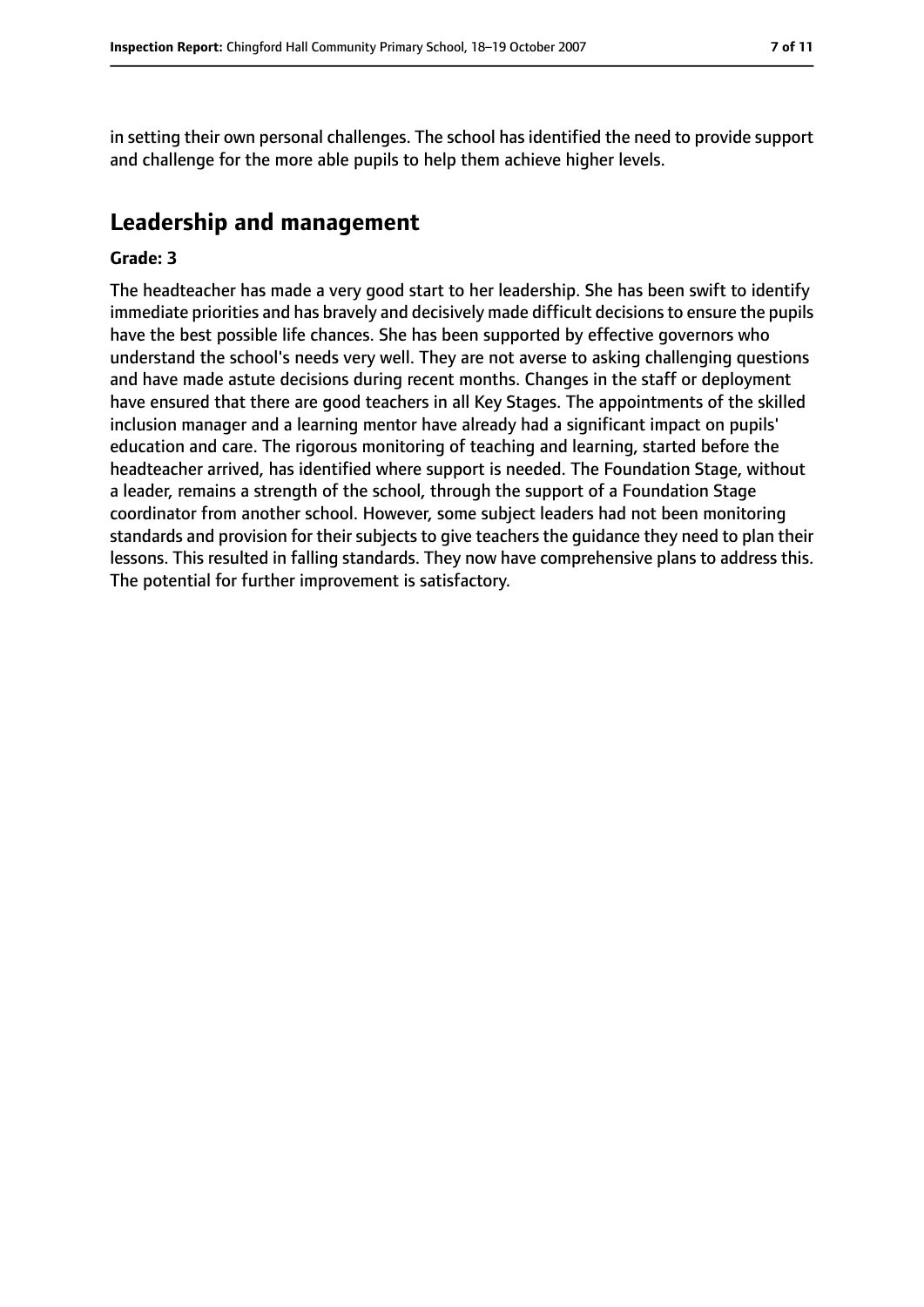**Any complaints about the inspection or the report should be made following the procedures set out in the guidance 'Complaints about school inspection', which is available from Ofsted's website: www.ofsted.gov.uk.**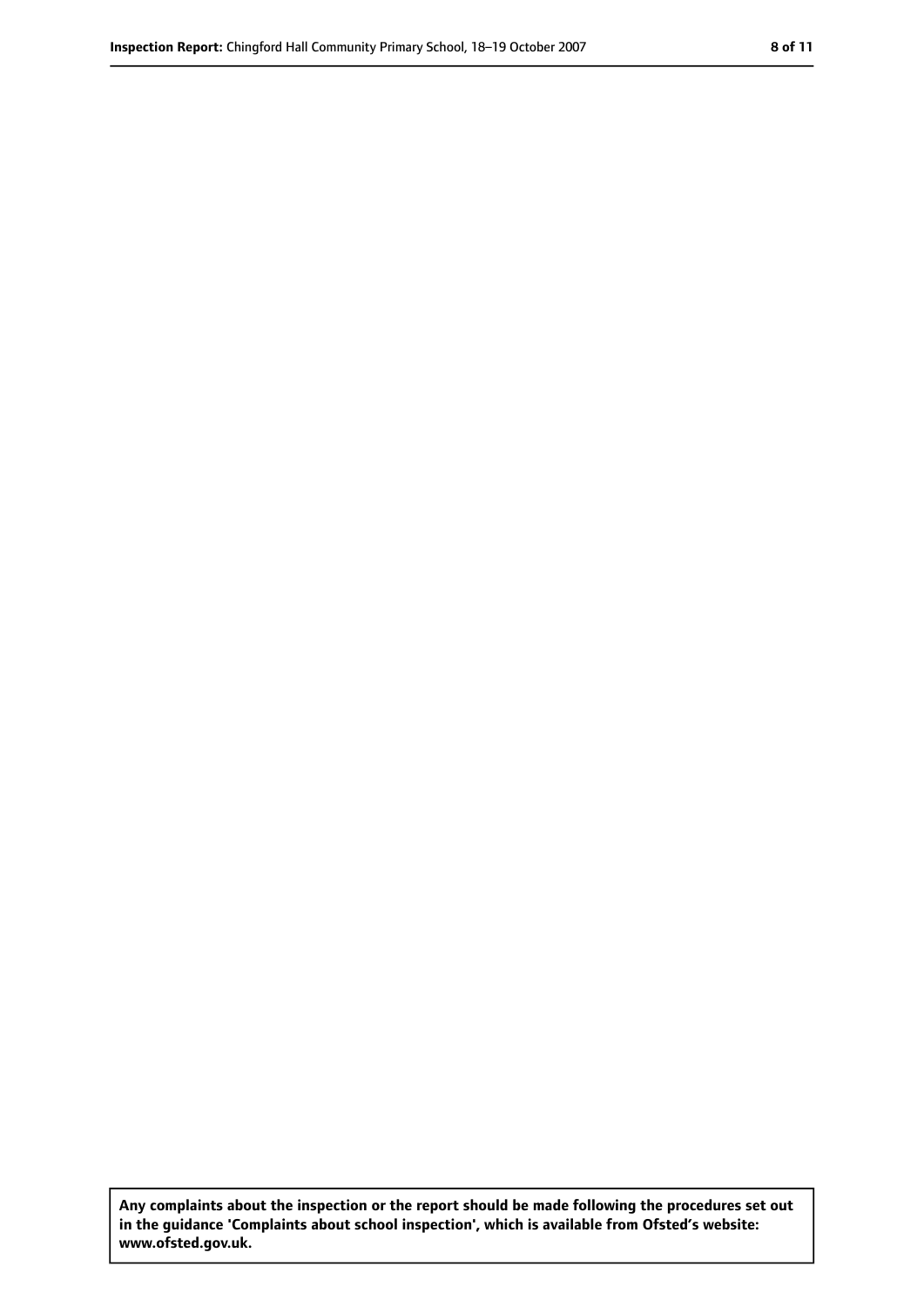# **Inspection judgements**

| $^{\backprime}$ Key to judgements: grade 1 is outstanding, grade 2 good, grade 3 satisfactory, and | School         |
|----------------------------------------------------------------------------------------------------|----------------|
| arade 4 inadequate                                                                                 | <b>Overall</b> |

# **Overall effectiveness**

| How effective, efficient and inclusive is the provision of education, integrated<br>care and any extended services in meeting the needs of learners? |     |
|------------------------------------------------------------------------------------------------------------------------------------------------------|-----|
| Effective steps have been taken to promote improvement since the last<br>inspection                                                                  | Yes |
| How well does the school work in partnership with others to promote learners'<br>well-being?                                                         |     |
| The effectiveness of the Foundation Stage                                                                                                            |     |
| The capacity to make any necessary improvements                                                                                                      |     |

## **Achievement and standards**

| How well do learners achieve?                                                                               |  |
|-------------------------------------------------------------------------------------------------------------|--|
| The standards <sup>1</sup> reached by learners                                                              |  |
| How well learners make progress, taking account of any significant variations between<br>groups of learners |  |
| How well learners with learning difficulties and disabilities make progress                                 |  |

# **Personal development and well-being**

| How good is the overall personal development and well-being of the<br>learners?                                  |  |
|------------------------------------------------------------------------------------------------------------------|--|
| The extent of learners' spiritual, moral, social and cultural development                                        |  |
| The extent to which learners adopt healthy lifestyles                                                            |  |
| The extent to which learners adopt safe practices                                                                |  |
| How well learners enjoy their education                                                                          |  |
| The attendance of learners                                                                                       |  |
| The behaviour of learners                                                                                        |  |
| The extent to which learners make a positive contribution to the community                                       |  |
| How well learners develop workplace and other skills that will contribute to<br>their future economic well-being |  |

# **The quality of provision**

| How effective are teaching and learning in meeting the full range of the<br>learners' needs?          |  |
|-------------------------------------------------------------------------------------------------------|--|
| How well do the curriculum and other activities meet the range of needs<br>and interests of learners? |  |
| How well are learners cared for, guided and supported?                                                |  |

#### **Annex A**

 $^1$  Grade 1 - Exceptionally and consistently high; Grade 2 - Generally above average with none significantly below average; Grade 3 - Broadly average to below average; Grade 4 - Exceptionally low.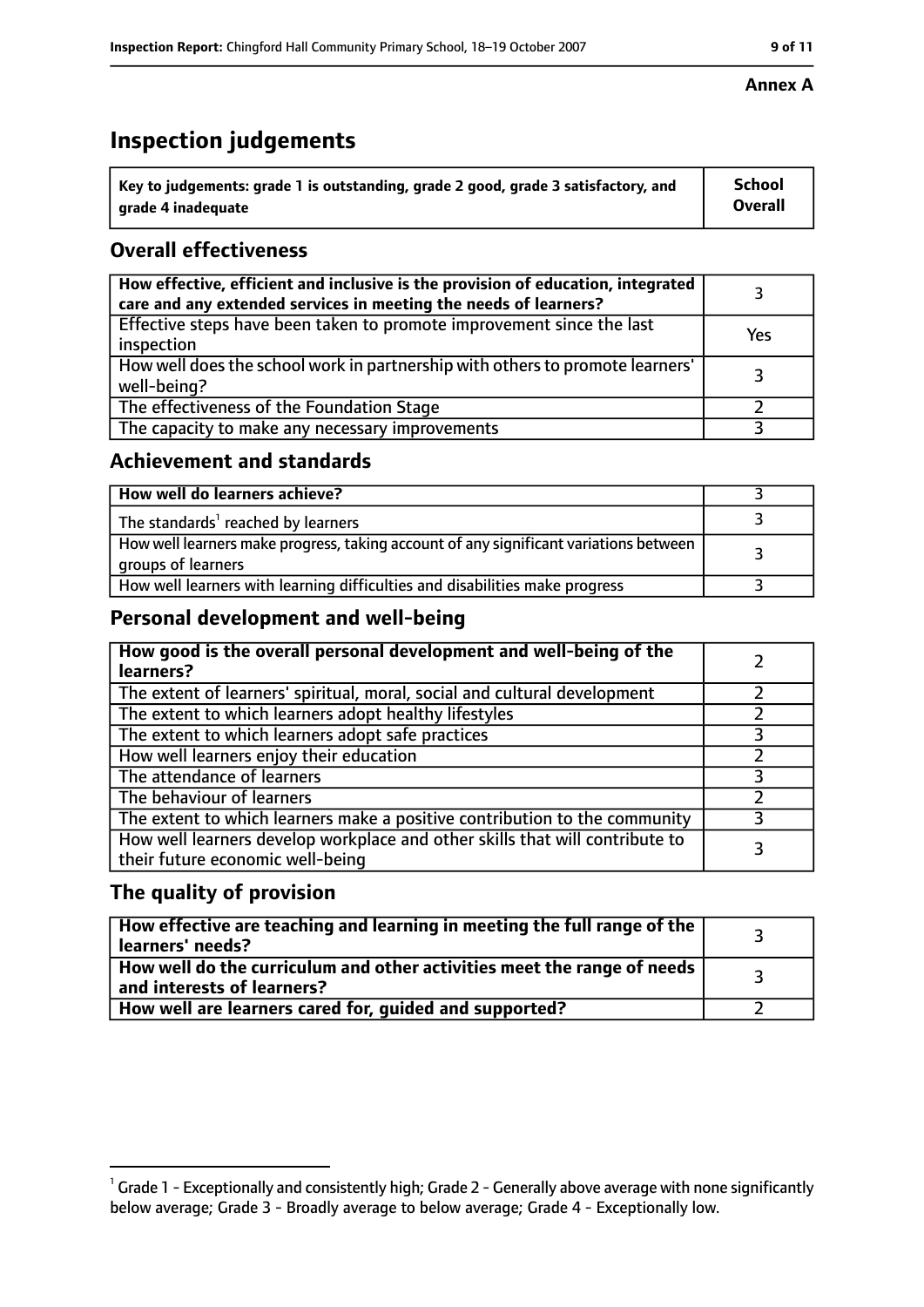#### **Annex A**

# **Leadership and management**

| How effective are leadership and management in raising achievement<br>and supporting all learners?                                              | 3         |
|-------------------------------------------------------------------------------------------------------------------------------------------------|-----------|
| How effectively leaders and managers at all levels set clear direction leading<br>to improvement and promote high quality of care and education |           |
| How effectively leaders and managers use challenging targets to raise standards                                                                 | 3         |
| The effectiveness of the school's self-evaluation                                                                                               |           |
| How well equality of opportunity is promoted and discrimination tackled so<br>that all learners achieve as well as they can                     | 3         |
| How effectively and efficiently resources, including staff, are deployed to<br>achieve value for money                                          | 3         |
| The extent to which governors and other supervisory boards discharge their<br>responsibilities                                                  |           |
| Do procedures for safequarding learners meet current government<br>requirements?                                                                | Yes       |
| Does this school require special measures?                                                                                                      | <b>No</b> |
| Does this school require a notice to improve?                                                                                                   | No        |